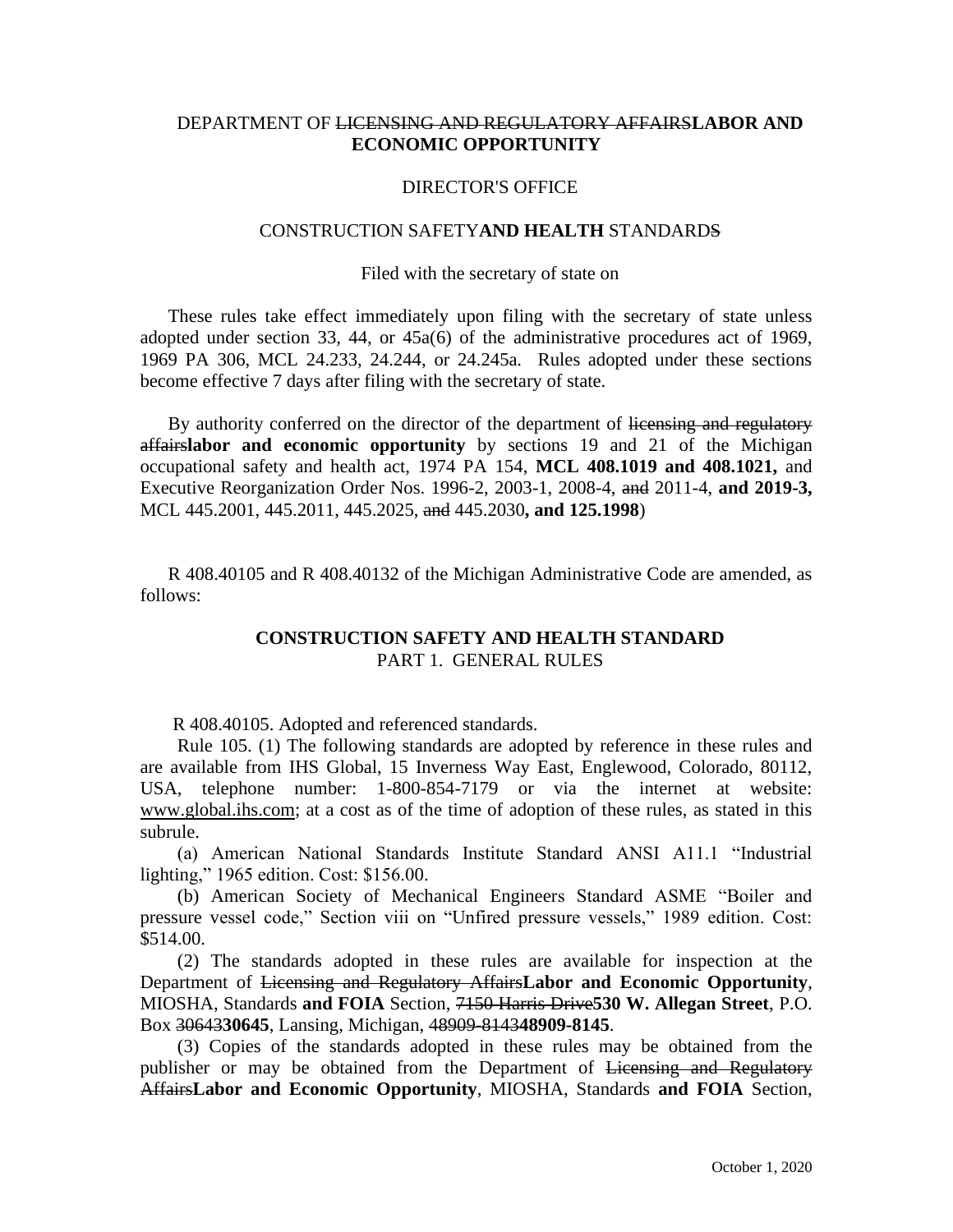7150 Harris Drive**530 W. Allegan Street**, P.O. Box 30643, Lansing, Michigan, 48909- 8143, at the cost charged in this rule, plus \$20.00 for shipping and handling.

 (4) The following Michigan occupational safety and health standards (MIOSHA) are referenced in these rules. Up to 5 copies of these standards may be obtained at no charge from the Michigan Department of Licensing and Regulatory Affairs**Labor and Economic Opportunity**, MIOSHA, Regulatory Services**Standards and FOIA** s**Section**, 7150 Harris Drive**530 W. Allegan Street**, P.O. Box 30643, Lansing, **Michigan**, 48909- 8143 or via the internet at website: [www.michigan.gov/mioshastandards.](http://www.michigan.gov/mioshastandards) For quantities greater than 5, the cost, at the time of adoption of these rules, is 4 cents per page.

 (a) Construction Safety Standard Part 16**.** "Power Transmission and Distribution," R 408.41601 to R 408.41658.

(b) Construction Safety Standard Part 17**.** "Electrical Installations," R 408.41701 to R 408.41734.

 **(c) Construction Safety Standard Part 22. "Signals, Signs, Tags, and Barricades," R 408.42201 to R 408.42243.**

 (c)**(d)** Construction Safety **and Health** Standard Part 30**.** "Telecommunications **for Construction**," R 408.43001 to R 408.43006.

 (d)**(e)** Construction Safety **and Health** Standard Part 35**.** "Confined Space in Construction," R 408.43501 to R 408.43510.

 (e)**(f)** Construction Safety Standard**s** Part 45**.** "Fall Protection," R 408.44501 to R 408.44502.

 (f)**(g)** General Industry Safety **and Health** Standard Part 7**.** "Guards for Power Transmission," R 408.10701 to R 408.10765.

R 408.40132. Medical services and first aid.

 Rule 132. (1) An employer shall ensure the availability of medical personnel for advice and consultation on matters of occupational health.

 (2) Before beginning a project, provision must be made for prompt medical attention in case of serious injury.

 (3) A person who has a valid certificate in first aid training shall be present at the worksite to render first aid. A certificate is valid if the requirements necessary to obtain the certificate for first aid training meet or exceed the requirements of the United States **bBureau of mMines, the American rRed eCross, the guidelines for basic first aid training** programs, or equivalent training.

 (4) Where a remote location or a single employee worksite exists, an employer shall provide a written plan that includes alternate methods of assuring available treatment for employees at a remote location or single-employee worksite. The plan must be communicated to all affected employees.

 (5) An employer must assure that there are first aid supplies at each jobsite and that the supplies are readily accessible.

 (6) The contents of a first aid kit shall be sealed in individual packages, stored in a weatherproof container, and checked by an employer or designated person before being sent out on each job and at least weekly on each job to ensure that expended items are replaced.

 (7) An employer shall provide proper equipment for the prompt transportation of an injured person to a physician or hospital and a communication system for contacting the